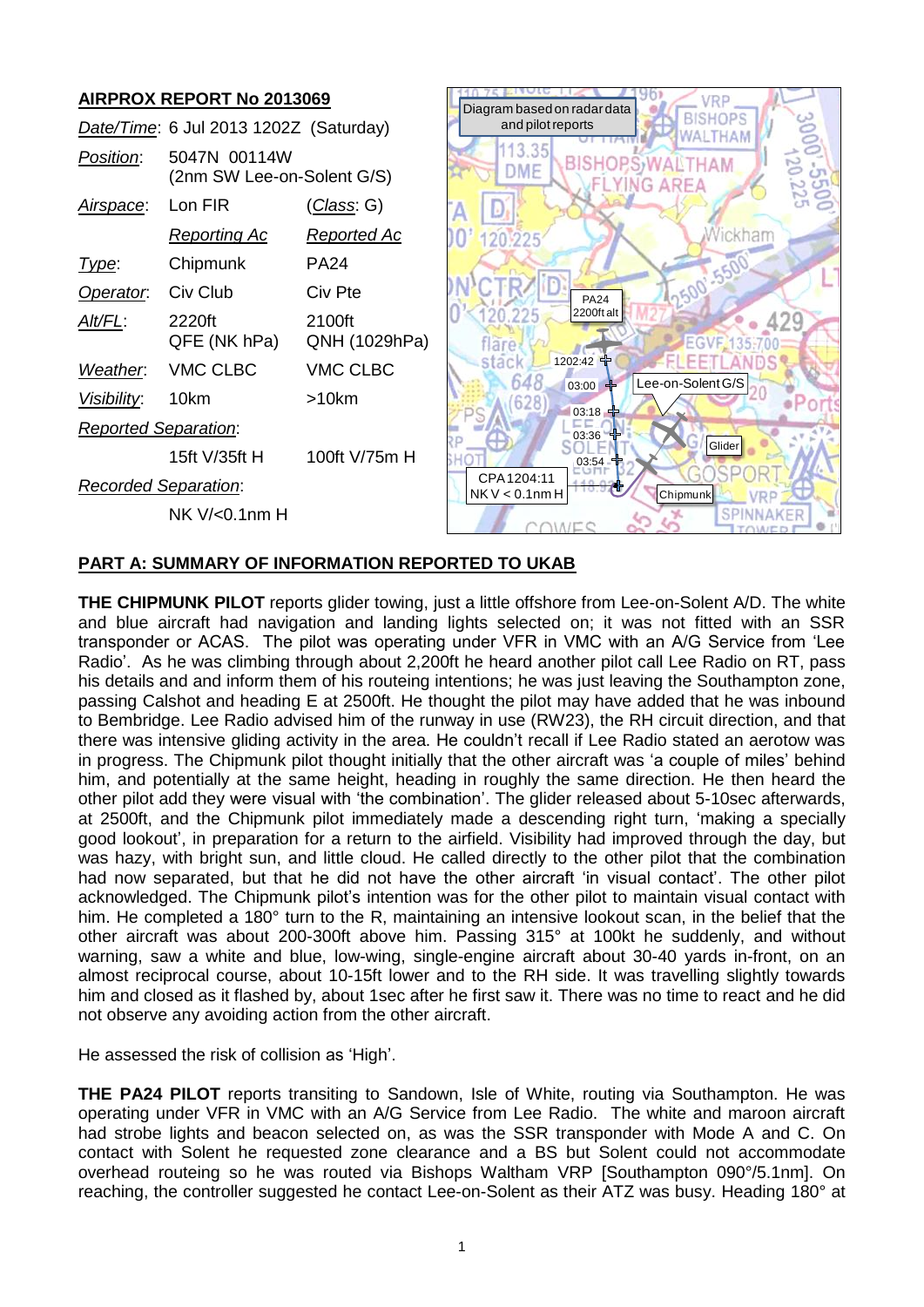135kt and level at 2100ft, he called Lee Radio and passed his details. The radio operator acknowledged and informed him there was a lot of traffic and to 'keep a good look out'. He acknowledged and reported that he was in visual contact with a glider and, he thought, a tug over the Solent, near Ryde IOW. He then saw the tug release the glider and turn back towards Lee-on-Solent . A male voice on RT almost immediately said 'I have that plane visual'. He did not hear a call sign but assumed that it was the tug pilot. He didn't remember noticing anything untoward regarding the tug aircraft's approach until it descended rapidly towards him. It looked initially like it was going to pass to his L side, but instead it crossed in front and passed to his R side, still descending. His biggest concern was to avoid the tow cable.

He assessed the risk of collision as 'High'.

### **Factual Background**

The Southampton weather was recorded as follows:

METAR EGBJ 061150Z 19004KT 130V230 9999 FEW032 21/14 Q1029

#### **Analysis and Investigation**

### **CAA ATSI**

The PA24 pilot was operating on a VFR flight to Sandown, in communication with Lee Radio (A/G), but not in receipt of an ATS. The Chipmunk was operating from Lee-on-Solent under VFR as a glider tug, also in communication with Lee Radio and not in receipt of an ATS. The Chipmunk pilot had released a glider just prior to the incident. Lee-on-Solent is a non-licensed A/D, which is promulgated in the UK AIP ENR 5.5-9 (dated 27 Jun 2013) as a gliding site (Winch and Tow), with an upper limit of 2000ft and site elevation of 32ft amsl. CAA ATSI had access to area and Southampton radar recording together with written reports from both pilots. Lee-on-Solent are not required to record their RTF and consequently no RTF recording was available.

The PA24 pilot had been cleared to transit the Solent CTA, routeing via Bishop Waltham. The Solent ATSU reported that he was instructed to contact Lee Radio for traffic information on their busy ATZ. The PA24 pilot's written report indicated that, after passing abeam Bishop Waltham, he contacted Lee Radio and passed his flight details. In response, the A/G operator reported that there was a lot of traffic in the area and suggested that the pilot keep a good lookout. The PA24 pilot indicated he had visual contact with a glider and tug (he thought) which were over the Solent. At 1202:30, radar showed the PA24, 2.7nm NW of Lee-on-Solent with the tug and glider in its half past 12 at a range of 3nm (see Figure 1).



Figure 1 – Southampton radar at 1202:30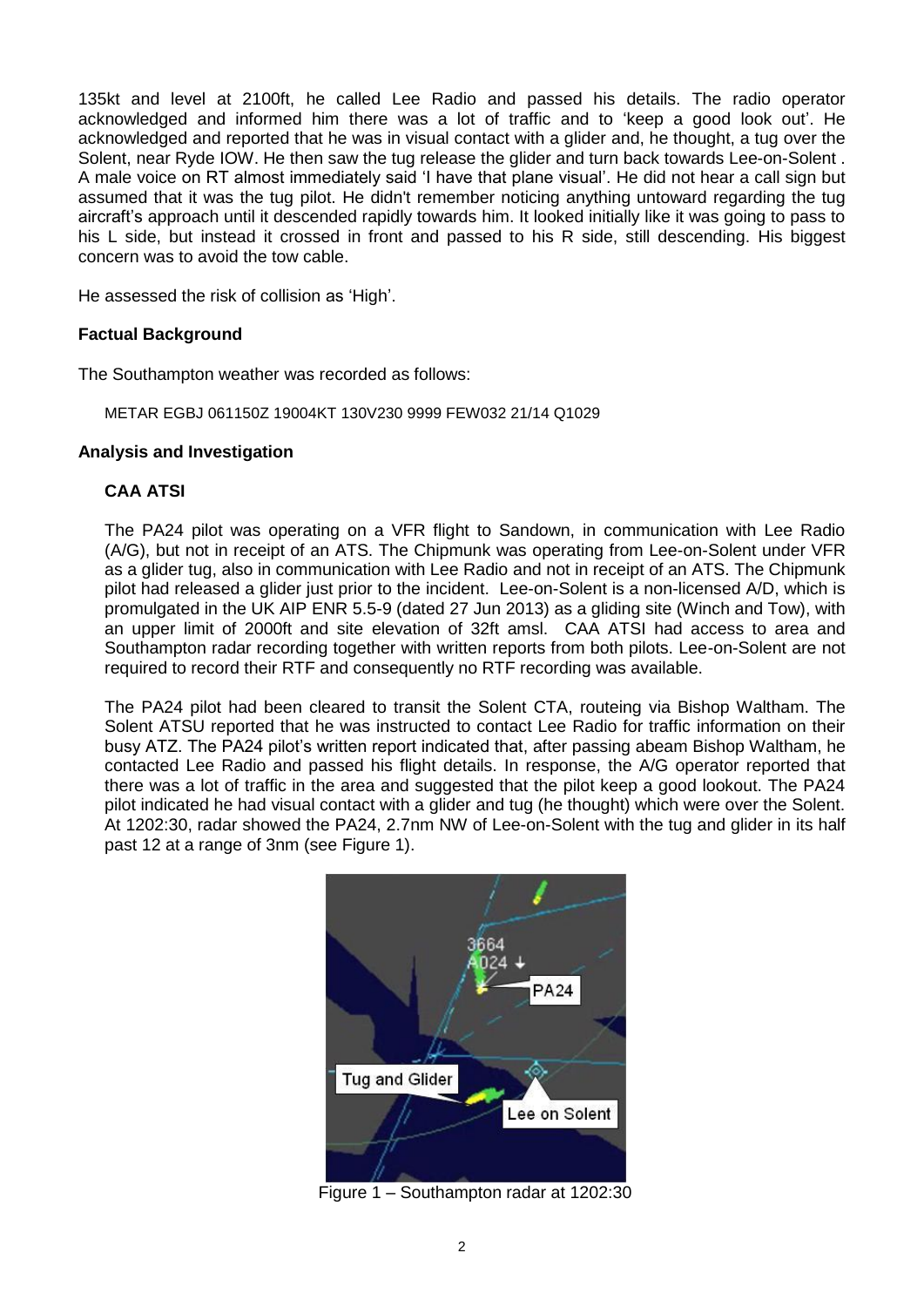The Chipmunk pilot reported being aware of the transit aircraft [the PA24] talking to Lee Radio and of hearing Lee Radio advise the PA24 pilot of intense glider activity in the area. The PA24 pilot indicated that he sighted the Chipmunk release the glider and then observed the Chipmunk turn towards Lee-on-Solent. At 1204:02, radar showed the Chipmunk in the PA24's 12 o'clock at a range of 0.7nm and the glider in its 10 o'clock at 0.5nm (see Figure 2).



Figure 2 – Southampton radar at 1204:02

The PA24 pilot indicated that he heard a transmission, *"I have that plane visual"*, which he presumed was from the Chipmunk pilot. Radar showed the Chipmunk track prior to the incident. The Chipmunk pilot had initially rolled out onto a NE'ly track, followed by a turn onto a NW'ly track as it passed abeam the PA24. At 1204:11, the PA24 and Chipmunk are shown in close proximity as the Chipmunk passed down the RH side of the PA24 (see Figure 3).



Figure 3 – Southampton radar at 1204:11

Both the PA24 and Chipmunk pilots were in communication with Lee Radio, which provided information to the PA24 pilot about the traffic in the area and of intense gliding activity. Neither aircraft were in receipt of an ATS and both pilots were ultimately responsible for their own collision avoidance. CAP774, Chapter 1, Page1, Paragraph 2, states:

'Within Class F and G airspace, regardless of the service being provided, pilots are ultimately responsible for collision avoidance and terrain clearance, and they should consider service provision to be constrained by the unpredictable nature of this environment.'